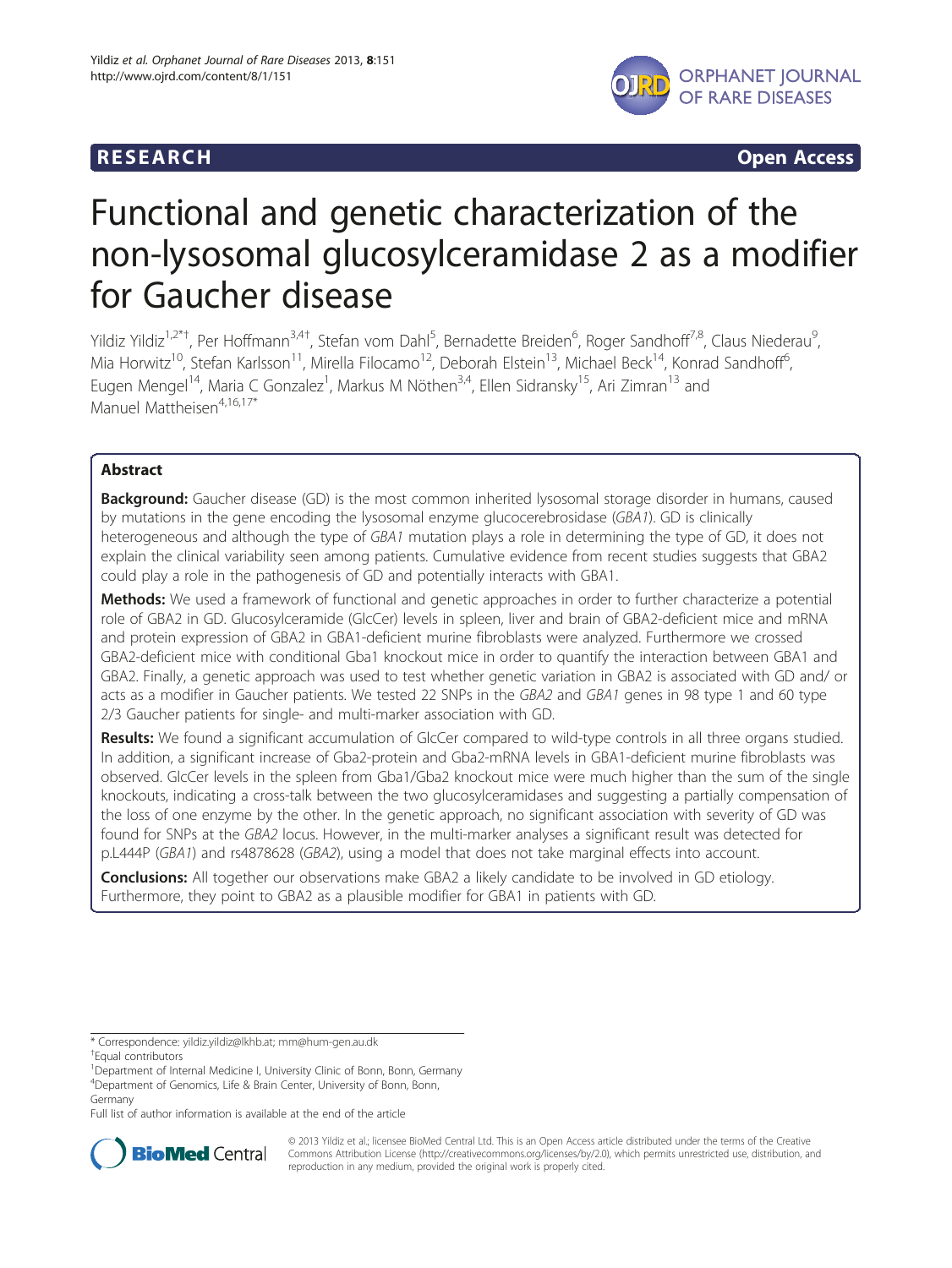#### Background

Gaucher disease (GD) is the most common lysosomal storage disease and arises from mutations in the gene encoding the lysosomal glucocerebrosidase (GBA1; EC 3.2.145, MIM# 606463). When GBA1 is absent or impaired, glucosylceramide (GlcCer) accumulates within macrophage lysosomes, leading to liver and spleen enlargement, bone lesions, and in the most severe cases, impairment of central nervous system function [[1,2\]](#page-7-0).

Three types of Gaucher disease have been described. Type 1 GD is marked by absence of neurological involvement (non-neuronopathic type) and is the most common form of the disease. It affects approximately 1 in 50,000 individuals [\[3,4](#page-7-0)], but is significantly more common among the Ashkenazi Jewish heritage (prevalence up to 1/500 [\[5](#page-7-0)]). There is tremendous heterogeneity in the severity of the clinical manifestations of type 1 GD, ranging from patients who are mildly affected to patients who experience life-long debilitating disease. Types 2 and 3 GD are relatively rare and marked by involvement of the central nervous system [\[6](#page-7-0)]. While type 2, the acute neuronopathic form of the disease, is characterized by the appearance of several neurologic features, in addition to the severe hepatosplenomegaly, type 3, the subacute neuronopathic form of the disease, is marked by more variable and a less aggressive acceleration of the neurologic manifestations.

More than 330 mutations in the GBA1 gene have been described to date, by far the most associated with GD [[7](#page-7-0)]. In patients of Ashkenazi Jewish ancestry only six of them account for 90% of disease alleles (c.1226A4G, c.1448T4C, c.84dupG, c.11511G4A, c.1504C4T and c.1604G4A) [[8](#page-7-0)]. The same six mutations account for approx. 50% of disease alleles in non-Jewish patients. Although the type of GBA1 mutation plays a role in determining the type of Gaucher disease, it does not fully explain the clinical variability seen among patients [\[9](#page-7-0)-[12](#page-7-0)]. Therefore, it was hypothesized, that genetic modifiers play a role in the etiology of GD [\[8\]](#page-7-0).

We and others have previously shown that the enzyme GBA2, besides its known function as hydrolyzing bile acid 3-O-glucosides in the liver as endogenous compounds [\[13,14\]](#page-7-0), also hydrolyzes glucosylceramide [\[15](#page-7-0)]. In accordance with this, GBA2-deficient mice show an accumulation of GlcCer in different tissues [\[15](#page-7-0)]. Moreover, a crosstalk of GBA1 and GBA2 in the metabolism of glycosphingolipids has recently been hypothesized [[16\]](#page-7-0) and a subsequent study suggested a particular metabolic role of GBA2 in the brain [[17\]](#page-7-0).

In the present study, we explored whether the nonlysosomal glucocerebrosidase (GBA2) could play a role as modifier for Gaucher disease. We examined the potential role of GBA2 as a modifier of Gaucher disease and the crosstalk between GBA1 and GBA2 using three subsequent steps. In a first step, we aimed to further explore the biochemical characteristics of GBA2 deficient mice. Therefore, we analyzed GlcCer levels in spleen, liver and brain of GBA2-deficient mice, since these are the predominantly affected organs in GD. In a second step we aimed to further characterize the potential interaction between GBA1 and GBA2. We investigated whether GBA2 expression is altered in fibroblasts of GBA1-deficient mice to obtain further evidence for an interaction between lysosomal and non-lysosomal glycosylases. Finally, we crossed our GBA2-deficient mice with conditional GBA1-knockout mice [\[18](#page-7-0)] in order to quantify the interaction between GBA1 and GBA2. Since the results in the functional steps highly supported such an interaction we used, in a third step, a genetic approach to directly test whether genetic variation in GBA2 acts as a modifier in Gaucher patients.

#### Methods

#### Lipid analysis

Spleen, liver and brain was homogenized, lyophilised and extracted as describe previously [[19\]](#page-7-0). Protein and cell debris were separated by filtration. The phospholipids were degraded by mild alkaline hydrolysis with 50 mM sodium hydroxide in chloroform/methanol (1:1 (v/v)). After neutralization with glacial acetic acid, sphingolipids were desalted by reversed-phase chromatography, separated into acidic and neutral glycosphingolipids by anion exchange chromatography with DEAE-cellulose [[20\]](#page-7-0).

For separation of polar neutral lipids by thin layer chromatography (TLC), samples were applied to prewashed (chloroform/methanol 1:1  $(v/v)$ ) thin layer Silica Gel 60 plates (Merck, Darmstadt, Germany) and the chromatograms were developed with chloroform/methanol/water (70/30/5, v/v/v). Hexosylceramide (HexCer) were separated into GlcCer and galactosylceramide on borateimpregnated TLC plates [\[21\]](#page-7-0) developed in chloroform/ methanol/water (65/25/4, v/v/v). After development, plates were air-dried, sprayed with 8% (w/v)  $H_3PO_4$ containing 10% (w/v) copper (II) sulfate pentahydrate, and charred for 10 min at 180°C, and lipids were quantitated by photo densitometry (Camac, Muttenz, Switzerland) at  $\lambda$  = 595 nm.

For mass spectrometric analysis, aliquots of the neutral lipid extracts were mixed with an appropriate amount of internal standards containing the GlcCerspecies: GlcCer(d18:1;14:0), GlcCer(d18:1;19:0), GlcCer  $(d18:1;25:0)$ , and  $GlcCer(d18:1;31:0)$ . Tandem Mass spectrometric analysis was performed using a triple quadrupole instrument (VG Micromass, Cheshire, UK) equipped with a nano-electrospray source and gold-sputtered capillaries. Parameters for cone voltage and the collision energy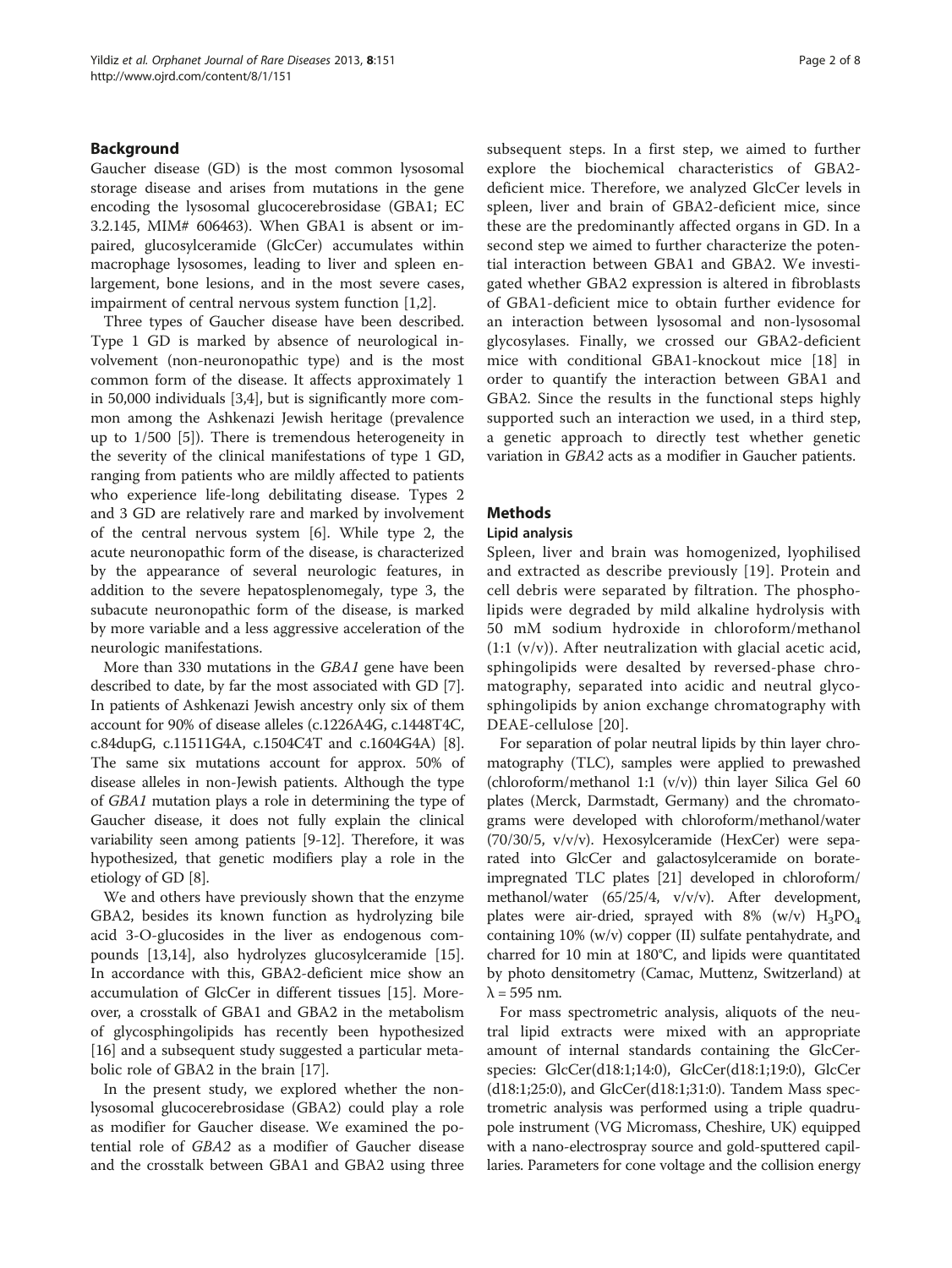of the different scan modes used, and sphingolipid quantification was performed as previously described [\[22,23](#page-7-0)].

#### GBA2 expression in fibroblasts of GBA1-deficient mice Preparation of cultured fibroblasts and western blot analyses

Embryonic murine primary fibroblasts were generated from the GBA1-deficient mice [[24\]](#page-7-0) and cultured to early confluency and harvested as described earlier [\[25](#page-7-0)]. Total fibroblasts extracts were prepared as described previously [[25](#page-7-0)]. Equal amounts of protein (20–40 μg/lane) were separated by sodium dodecyl sulfate-polyacrylamide gel electrophoresis (SDS-PAGE), transferred to nitrocellulose and incubated with anti-GBA2 [\[15\]](#page-7-0), followed by anti-rabbit secondary antibody (Calbiochem, La Jolla, CA, USA). To confirm equal loading, blots were re-probed with antiβ-actin primary antibody (Sigma-Aldrich Chemie GmbH, Taufkirchen, DE). Immunoreactive proteins were detected using the ECL system (Amersham Biosciences, Piscataway, NJ, USA).

#### Reverse transcriptase-PCR (RT-PCR)

RNA isolation, reverse transcription, and RT-PCR were performed as previously described [\[15\]](#page-7-0). RNA isolated from fresh or shock-frozen fibroblasts with Trizol (Invitrogen, Karlsruhe, DE) according to the manufacturer's guidelines. For each sample, 1 μg total RNA was used. Before reverse transcription, samples were DNA-digested by incubation with RQ1 RNase-free DNAse (Promega, Madison, WI, USA). Reverse transcription was performed using reverse transcriptase (Invitrogen, Karlsruhe, DE) and random primers (Microsynth, Balgach, CH). Primers and probes (mM00554547\_m1GBA2, mM00484700\_m1GBA1,) for detection of targets and house-keeping gene (18SrRNA) were provided by Applied Biosystems (Foster City, USA) as ready-to-use mixes and used according to the manufacturer's guidelines. RT-PCR was performed using the ABI 7700 sequence detector (Applied Biosystems, Life Technologies Corporation, Carlsbad, CA, USA).

# Glycolipids accumulation in GBA1- and GBA2- deficient mice

# Generation of mice and characterization of glycolipids accumulation

The conditional Gba- knockout mice were kindly provided by Stefan Karlsson, University of Lund, Sweden [\[18](#page-7-0)]. We crossed those mice to our GBA2-deficient mice and deleted Gba1 specifically in the liver and spleen by Credependent recombination. All mice received a series of five polyinosinic–polycytidylic acid injections starting within the first week of life to induce excision of "floxed" exons. The pups tolerated the treatment well. Complete excision of GBA1 exons 9–11 in liver, and spleen was confirmed by different PCR analysis as described previously [\[18\]](#page-7-0).

#### Statistical analyses

In order to assess the significance of accumulation of GlcCer in the different mutant and control mice we used a paired Student's t tests for pair-wise comparisons, data are expressed as mean ± standard deviation. Significance was tested at the level of P < 0.05.

# Genetic variation in GBA2 as a modifier in Gaucher patients

#### DNA extraction, SNP selection, and genotyping

Informed consent was provided under an Institute Review Board approved clinical protocol to analyse the GBA1 and GBA2 gene locus in Gaucher patients. Ethylenediaminetetraacetic acid anti-coagulated venous blood samples were collected from all participating individuals. Lymphocyte DNA was isolated by salting- out [[8](#page-7-0)] with saturated sodium chloride solution or by a Chemagic Magnetic Separation Module I (Chemagen, Baesweiler, DE) used according to the manufacturer's recommendations.

GBA2 is located on chromosomes 9p13.3 and spans around 13.1 kb. For our finemapping approach we used Haploview V4.1 [\[26](#page-7-0)] to select all SNPs with a maximum r <sup>2</sup> value of 0.8 (pairwise tagging approach) and a minor allele frequency (MAF) of at least 10% in CEU HapMap individuals [\[24](#page-7-0)]. In addition, p.N370S and p.L444P, the first ever described and still predominant mutations in GBA1 around the globe were genotyped. While homozygosity for p.N370S is usually associated with the nonneuronopathic type (type 1 GD), the same is true for p. L444P and a neuropathic phenotype (types 2 and 3 GD). Hence, these two mutations are perfectly suitable to test if variants at the GBA2 (selected by a haplotype tagging approach, see above) locus have a modifying effect on the association of mutations in GBA1 with severity of GD.

Sequences were retrieved from CHIP Bioinformatics Tools (<http://snpper.chip.org/>). We genotyped 98 DNA samples from type 1 and 60 DNA samples from type 2/3 Gaucher patients, all of European ancestry, and provide by different clinical centres throughout Europe, specialized in treatment and research of Gaucher disease. The selection of the aforementioned patient groups with type 1 and type 2/3 GD follows the assumption that type 1 in general depicts a milder form and type 2/3 a more severe form of GD. In addition, a more important role for GBA2 in the brain has been described previously [[17](#page-7-0)], making an involvement of GBA2 in the etiology of type 2/3 GD more likely. Hence, the results of subsequent testing for allele frequency differences in these groups can be interpreted to be related to severity in GD. A total of 26 SNPs (24 for GBA2 and 2 for GBA1) were included in the assay. Genotyping was performed on genomic DNA using the Sequenom MALDI-TOF mass-spectrometer (Sequenom iPlex assay) and were analyzed using the Spectrodesigner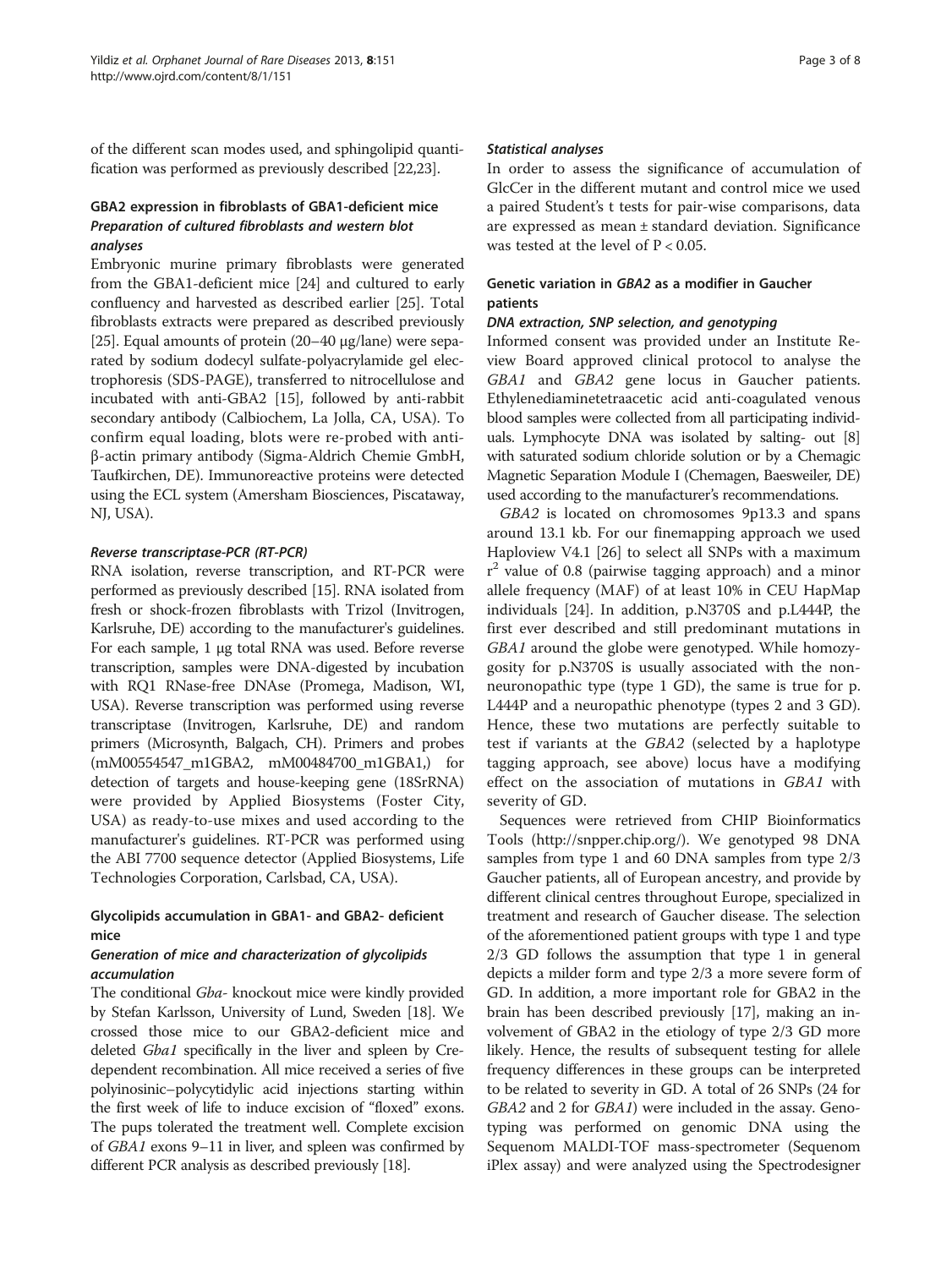Software package (Sequenom, San Diego, CA, USA). Primers were synthesized at Metabion, Germany. All primer sequences are available upon request. Only SNPs forming three distinct clusters in the Sequenom Typer Analysis software were included in the analysis.

#### Statistical analysis

In the association analysis for genetic variation in GBA1 and GBA2 all quality control (QC) steps and singlemarker analyses were performed using PLINK [[27](#page-7-0)]. The subsequent multi-marker analyses were performed using INTERSNP [\[28](#page-7-0)]. As a first step we analyzed p.N370S and p.L444P (GBA1), as well as the variants at the GBA2 gene locus with respect to their association with the severity of Gaucher disease (as defined above). In order to test if variants at the GBA2 locus have a modifying effect on the association of p.N370S and/ or p.L444P with severity of GD, we also conducted multi-marker analyses aiming to identify epistatic effects. We therefore performed in a subsequent step an interaction analyses using a logistic regression framework and testing for an additional allelic (2 degrees of freedom  $(d.f.)$ ) or genotypic effect (6 d.f.) of SNPs at the GBA2 locus on the aforementioned association of p.N370S or p.L444P. In addition, we used a loglinear model (4 d.f.) in order to test for an epistatic effect of SNPs at the GBA2 locus and p.N370S or p.L444P. This analysis was performed without taking marginal effects at both gene loci into account.

#### Results

#### Increased GlcCer level in GBA2-deficient mice liver, spleen and brain

Although GBA2-deficient mice do not show any hepatosplenomegaly, the quantitative analysis of HexCer amount in liver, spleen and brain shows a significant accumulation of HexCer by mass spectrometry in liver and

spleen and a significant increase of those HexCer species being likely of neuronal origin in brain. As liver and spleen do not contain substantial amounts of (GalCer), the measured HexCer basically represents GlcCer. The brain however is full of galactosylceramide. Therefore, GlcCer and GalCer (in sum HexCer) of brain samples were separated on TLC demonstrating the increase of GlcCer (Figure 1). These results underline the important role of GBA2 in the homeostasis of GlcCer in these organs.

#### Increased mRNA and protein expression of GBA2 in GBA1-deficient mice fibroblasts

As shown in Figure [2](#page-4-0), we observed a clear decrease of GBA1 protein level and mRNA expression in GBA1 deficient fibroblasts. Furthermore, we observed a strong increase of GBA2 protein and mRNA expression, indicating that GBA2 is up regulated, following a compensatory mechanism, that is aimed to adjust for the lack of GBA1.

# Glycolipids accumulation in GBA1 and GBA2 deficient mice

We analysed GlcCer levels in the spleen from mice that were deficient for either GBA1 or GBA2 or both. GlcCer accumulated in the spleen from all three knockout mice. However, GlcCer levels in the spleen from Gba1/Gba2 knockout mice were much higher than the sum of the single knockouts (Figure [3](#page-4-0)). Our results indicate that there is a cross-talk between the two glucosylceramidases and suggest that one enzyme can partially compensate the loss of the other.

# Single- and multi-marker analysis for GBA2 and GBA1 in Gaucher patients

From the initially selected 24 SNPs for GBA2 and 2 mutations in GBA1 (p.N370S and p.L444P), a total of 19 (17 for

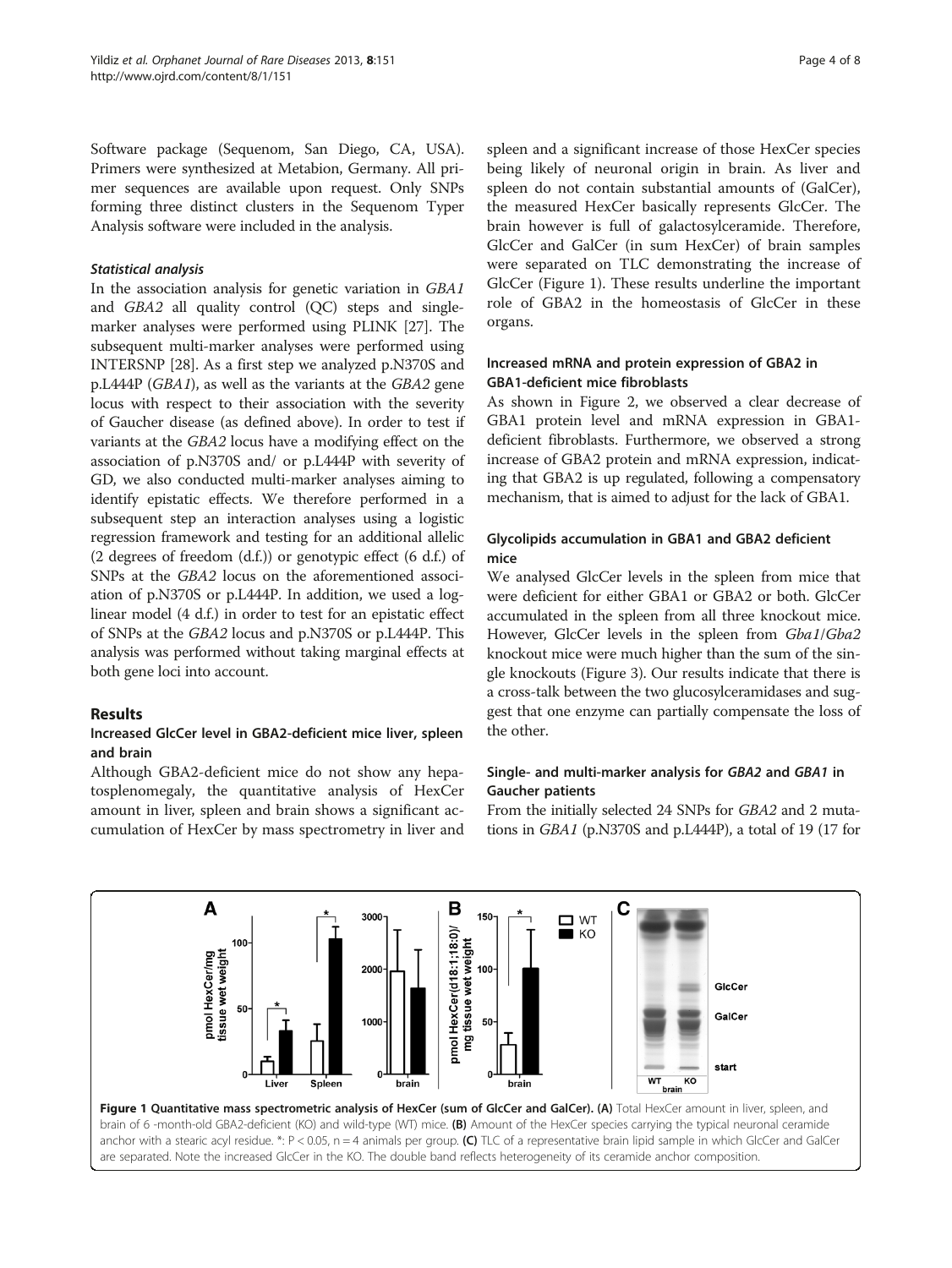<span id="page-4-0"></span>

GBA2 and 2 for GBA1) variants performed well during genotyping and passed standard quality control (QC) procedures. Out of seven SNPs that were not put forward to statistical analysis, 1 SNP was dropped due to low call rate and an additional 6 SNPs failed tests for differences in missingness patterns between patients with type 1 and type 2/3 GD, deviation from Hardy Weinberg Equilibrium (< 0.001) or a minimum minor allele frequency of at least 1% in cases and controls. Samples were excluded from the analysis in case they were not successfully genotyped for  $> 3$  SNPs in the post-SNP-QC datasets. A total of 86 patients with type 1 and 48 patients with type 2/3 GD could be incorporated into the analyses. In the single-marker analyses we observed (as expected) an association of p.N370S and p.L444P with the severity of Gaucher disease in the single-marker analysis (N370S: OR = 0.0047, CI [0.001/0.023],  $P_{\text{single}} =$ 8.22 × 10<sup>-11</sup>; L444P: OR = 4.54, CI [2.41/8.54],  $P_{\text{single}} =$  $2.69 \times 10^{-6}$ ). In contrast, we did not observe a significant association with severity of GD in single-marker analyses for SNPs at the GBA2 locus (the best result was obtained for rs10972579: OR = 2.192, CI [0.82/ 5.86],  $P_{single} = 0.118$ ). In the multi-marker analysis, no additional effect (2 and 6 d.f. model) was observed for SNPs at the GBA2 locus on the association of p.N370S / p.L444P with severity of GD (Table [1](#page-5-0)). In addition, no epistatic effect (4 d.f. model) was observed when p.N370S was one of the two SNPs in the analysis (Table [2](#page-6-0)). In contrast, a significant result was observed in case p.L444P was paired with SNPs at the GBA2 locus. The significant combination included rs4878628 at the GBA2 locus and reached a  $P_{corr}$  = 0.027. It is of note, that rs4878628 itself, other than p.L444P, has no marginal effect on its own (OR = 0.999, CI [0.54/1.85],  $P_{single} = 0.998$ , Table [2\)](#page-6-0).

#### **Discussion**

In patients with Gaucher disease, hepatosplenomegaly due to accumulation of GlcCer particularly in cells of the macrophage lineage in liver and spleen is one



chromatography (TLC) analysing glycosphingolipids from spleen of 12 month-old GBA1-deficient, GBA2-deficient, and GBA1/GBA2-deficient mice. Representative TLC analysis shown neutral sphingolipids of 5 mg (wet weight). WT: wild-type, KO: knockout mice, GlcCer: glucosylceramide, LacCer: lactosylceramide, SM: sphingomyelin.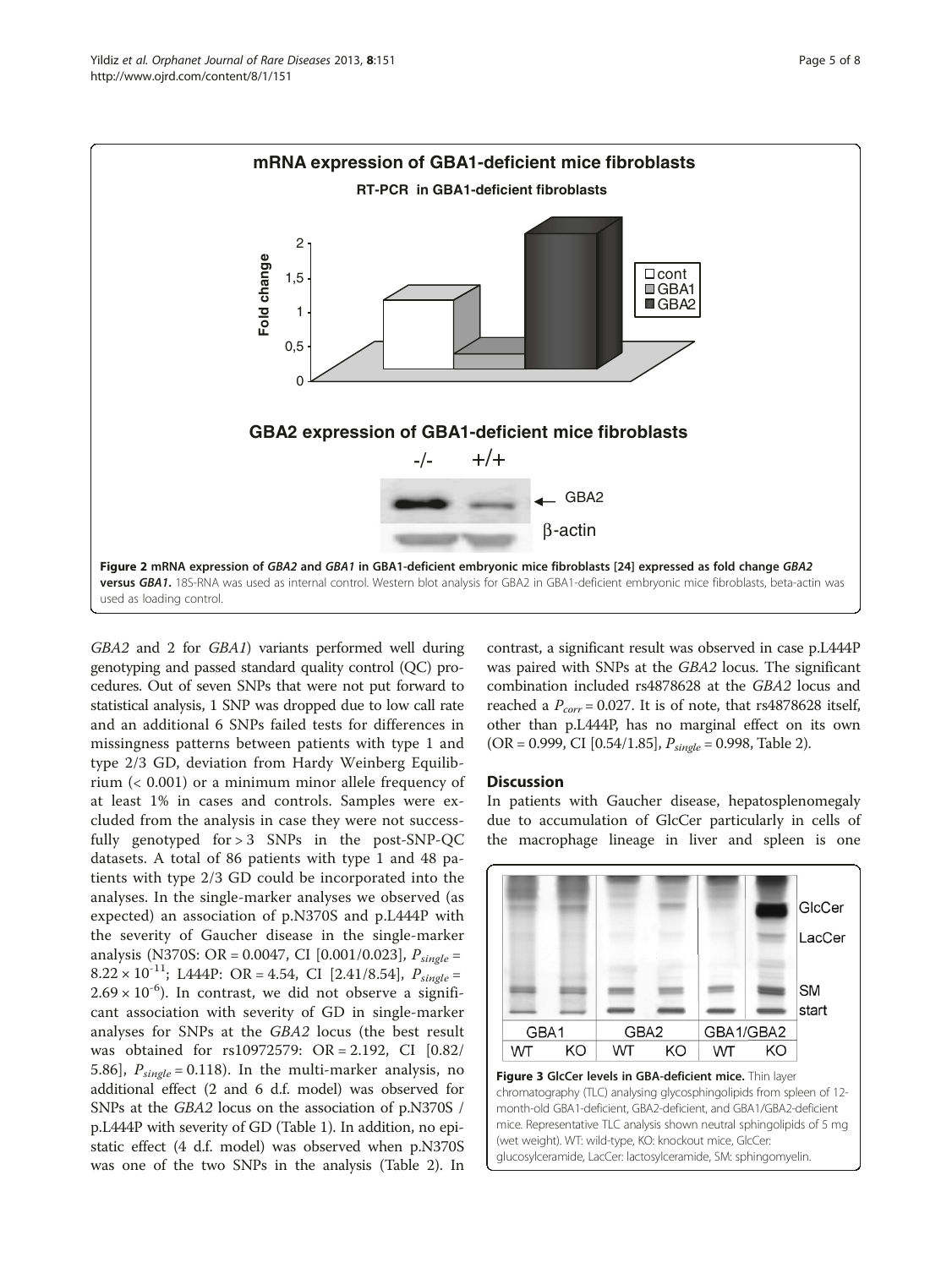| <b>GBA2 SNP</b> | POS <sub>hg18</sub> | ΜA | $MAF_{co}$ | MAF <sub>ca</sub> | $P_{single}$ | <b>ALLELIC</b> |             | <b>GENOTYPIC</b> |             |
|-----------------|---------------------|----|------------|-------------------|--------------|----------------|-------------|------------------|-------------|
|                 |                     |    |            |                   |              | $P_{L444P}$    | $P_{N3705}$ | $P_{L444P}$      | $P_{N3705}$ |
| rs10814274      | 35724942            | T  | 0.494      | 0.479             | 0.811        | 0.3971         | 0.1444      | 0.0585           | 0.3160      |
| rs34312177      | 35730649            |    | 0.067      | 0.057             | 0.769        | 0.0213         | 0.3679      | 0.0650           | 0.5723      |
| rs3833700       | 35738696            | Τ  | 0.302      | 0.292             | 0.847        | 0.3050         | 0.4095      | 0.0197           | 0.7977      |
| rs1570246       | 35738843            | Α  | 0.494      | 0.479             | 0.811        | 0.3971         | 0.1444      | 0.0585           | 0.3160      |
| rs3750434       | 35738985            |    | 0.500      | 0.479             | 0.739        | 0.4098         | 0.1445      | 0.0620           | 0.3213      |
| rs1570247       | 35739264            | Τ  | 0.500      | 0.500             | 1.000        | 0.4339         | 0.3288      | 0.0735           | 0.4953      |
| rs2236288       | 35739837            | G  | 0.186      | 0.219             | 0.518        | 0.0895         | 0.9200      | 0.1329           | 0.7770      |
| rs1570249       | 35741250            | Τ  | 0.494      | 0.479             | 0.811        | 0.3971         | 0.1444      | 0.0585           | 0.3160      |
| rs2145923       | 35742243            | C  | 0.157      | 0.125             | 0.480        | 0.6267         | 0.2096      | 0.3936           | 0.3599      |
| rs1322045       | 35742487            |    | 0.300      | 0.292             | 0.880        | 0.3138         | 0.4113      | 0.0205           | 0.7973      |
| rs1570250       | 35742683            |    | 0.302      | 0.292             | 0.847        | 0.3050         | 0.4095      | 0.0197           | 0.7977      |
| rs34478611      | 35743925            |    | 0.204      | 0.229             | 0.622        | 0.8899         | 0.6611      | 0.1400           | 0.4579      |
| rs4878628       | 35744491            | Τ  | 0.234      | 0.234             | 0.998        | 0.2716         | 0.6676      | 0.0058           | 0.7601      |
| rs10814275      | 35748564            | G  | 0.155      | 0.117             | 0.408        | 0.1883         | 0.4275      | 0.3808           | 0.7907      |
| rs1570248       | 35756549            | G  | 0.302      | 0.292             | 0.847        | 0.3050         | 0.4095      | 0.0197           | 0.7977      |
| rs10972579      | 35766001            |    | 0.055      | 0.106             | 0.118        | 0.1054         | 0.6855      | 0.0344           | 0.8601      |
| rs10972581      | 35769559            |    | 0.471      | 0.479             | 0.900        | 0.9124         | 0.2853      | 0.2255           | 0.3993      |

<span id="page-5-0"></span>Table 1 Tests for additional allelic or genotypic effect on association of p.L444P and p.N370S with severity of Gaucher disease

MA Minor Allele, MAF<sub>co</sub> frequency of MA in patients with type 1 GD, MAF<sub>ca</sub> frequency of MA in patients with type 2/3 GD,  $P_{single}$  p-value for logistic regression single-marker analysis,  $P_{L444P}$  and  $P_{N3705}$  P-values (uncorrected) for additional allelic and genotypic effect of GBA2 SNP on p.L444P and p.N370S association, respectively. P-values are in bold in case they reach the level of nominal significance ( $P < 0.05$ ).

characteristic symptom. For all three organs (spleen, liver, and brain) we were able to show that their GlcCer levels were significantly elevated in GBA2-deficient mice. Hence, a pattern of GlcCer accumulation was observed, that is potentially relevant to GD. It is of note, that to date it is not clear how GlcCer itself or the consequent imbalances of ceramide, sphingosine, and sphingosine 1-phosphate affects Gaucher disease. Furthermore, it is unknown how GlcCer accumulation in lysosomes leads to cellular pathology, and whether GlcCer can escape the lysosomes and interact with different cellular and biochemical pathways in other organelles [\[29](#page-7-0)]. Different studies implicate profound systematic pathophysiological changes rather than simple lipid accumulation as the basis of GD. Previous studies on biochemical and pathological analyses demonstrated a relationship between the amount of tissue glucosylceramides and different gene expression profile alterations [\[30](#page-7-0)]. Further it was shown that increases and decreases in glucosylceramide levels can dramatically alter the endocytic targeting of lactosylceramide and suggested a role for glucosylceramide in regulation of membrane transport [\[31\]](#page-7-0).

Encouraged by our observation of significantly elevated GlcCer levels in GBA2-deficient mice we aimed to further characterized a potential interaction of GBA1 and GBA2 and shed light on the GlcCer pathophysiology in GD. Our observation that the GBA2 mRNA and protein expression is clearly increased in fibroblasts of GBA1-deficient mice indicates that GBA2, as a compensatory mechanism aimed to adjust for the lack of GBA1, is up-regulated. In addition, simultaneous absence of GBA1 and GBA2 function seems to have a higher impact on accumulation of GlcCer in GD relevant organs than loss of function respectively in GBA1 and GBA2 alone.

Using a high-resolution strategy we disappointingly found none of the common variants at the GBA2 locus to be associated with severity. We detected, however, an epistatic effect on the severity of Gaucher disease for p. L444P and rs4878628 ( $P_{corr} = 0.027$ ). It is of note, that this result is purely based on the interaction term and does not take into account the marginal effects (namely for p.L444P) at the two gene loci. No epistatic effect was detected for p.N370S and common variants at the GBA2 gene locus. This observation comes in accordance with the fact that homozygosity for p.L444P (and not p. N370S) is usually associated with a neuropathic phenotype and that GBA2 has recently been identified to mainly play a role in the brain [[17\]](#page-7-0). Although the detection of an epistatic effect of variants at the GBA1 (p.L444P) and GBA2 (rs4878628) loci is an encouraging result in terms of our initial hypothesis, it is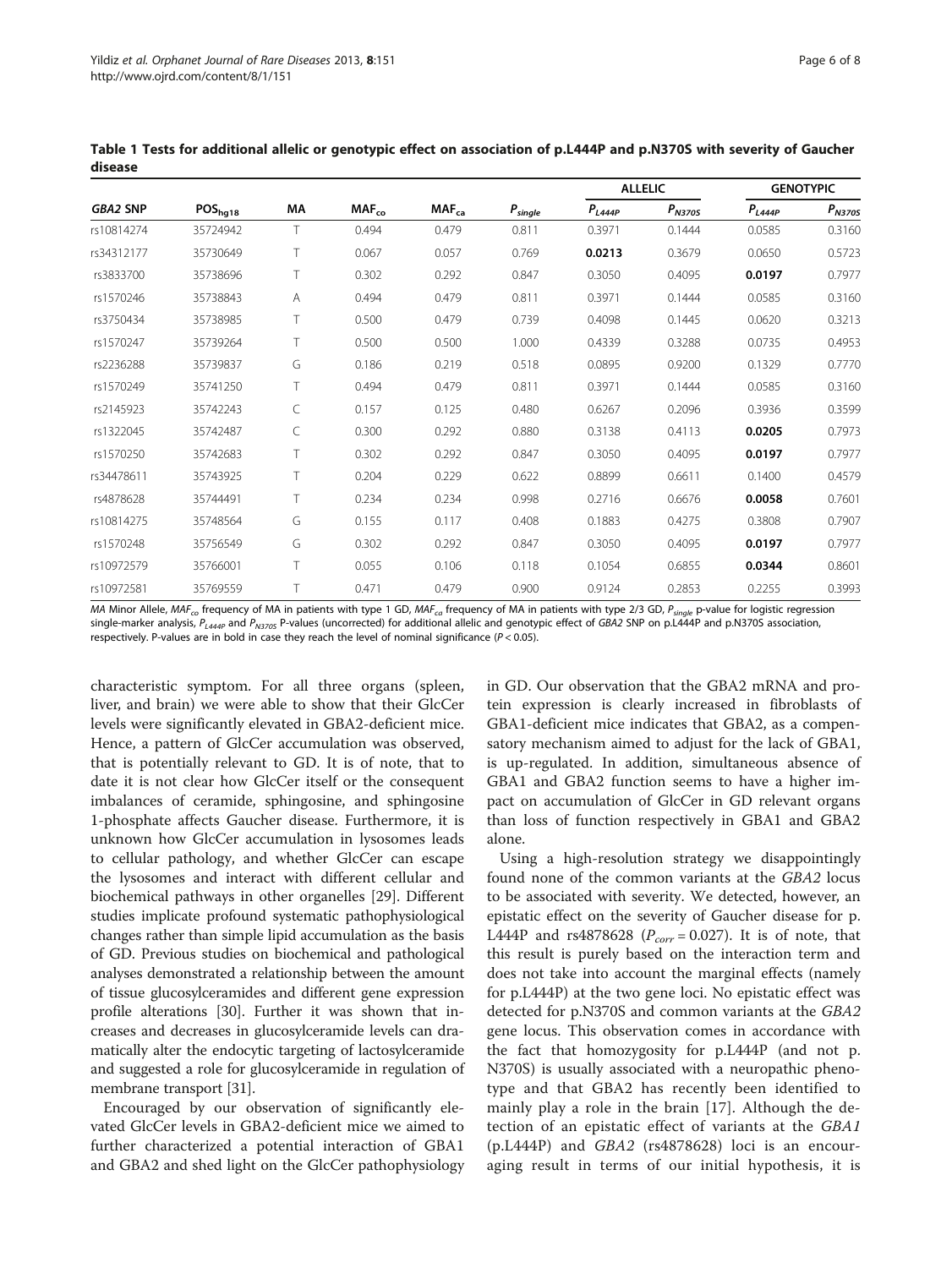<span id="page-6-0"></span>Table 2 Tests for epistatic effect of p.L444P or p.N370S and markers at GBA2 locus on severity of Gaucher disease

|                 |              |    |              |           | p.L444P        | p.N370S   |            |
|-----------------|--------------|----|--------------|-----------|----------------|-----------|------------|
| <b>GBA2 SNP</b> | $POS_{hg18}$ | МA | $P_{single}$ | $P_{nom}$ | $P_{\it corr}$ | $P_{nom}$ | $P_{corr}$ |
| rs10814274      | 35724942     | T  | 0.811        | 0.0224    | 0.3195         | 0.4648    | 1.0000     |
| rs34312177      | 35730649     | Τ  | 0.769        | 0.0672    | 0.6933         | 0.4809    | 1.0000     |
| rs3833700       | 35738696     | Τ  | 0.847        | 0.0045    | 0.0735         | 0.9861    | 1.0000     |
| rs1570246       | 35738843     | A  | 0.811        | 0.0223    | 0.3195         | 0.4648    | 1.0000     |
| rs3750434       | 35738985     | Τ  | 0.739        | 0.0235    | 0.3328         | 0.4673    | 1.0000     |
| rs1570247       | 35739264     | T  | 1.000        | 0.0253    | 0.3528         | 0.8580    | 1.0000     |
| rs2236288       | 35739837     | G  | 0.518        | 0.1145    | 0.8734         | 0.9957    | 1.0000     |
| rs1570249       | 35741250     | Τ  | 0.811        | 0.0224    | 0.3195         | 0.4648    | 1.0000     |
| rs2145923       | 35742243     | C  | 0.480        | 0.4546    | 1.0000         | 0.8296    | 1.0000     |
| rs1322045       | 35742487     | C  | 0.880        | 0.0048    | 0.0787         | 0.9844    | 1.0000     |
| rs1570250       | 35742683     | T  | 0.847        | 0.0045    | 0.0735         | 0.9861    | 1.0000     |
| rs34478611      | 35743925     | Τ  | 0.622        | 0.0428    | 0.5245         | 0.9975    | 1.0000     |
| rs4878628       | 35744491     | Τ  | 0.998        | 0.0016    | 0.0272         | 0.9886    | 1.0000     |
| rs10814275      | 35748564     | G  | 0.408        | 0.6472    | 1.0000         | 0.6777    | 1.0000     |
| rs1570248       | 35756549     | G  | 0.847        | 0.0045    | 0.0735         | 0.9861    | 1.0000     |
| rs10972579      | 35766001     | Τ  | 0.118        | 0.0548    | 0.6163         | 0.7097    | 1.0000     |
| rs10972581      | 35769559     | Τ  | 0.900        | 0.0995    | 0.8316         | 0.2835    | 0.9965     |

MA Minor Allele,  $P_{single}$  p-value for logistic regression single-marker analysis,  $P_{nom}$  and  $P_{corr}$  p-Values for genotypic interaction without taking marginal effects into account (nominal and corrected for number of markers at GBA2 locus). P-values are in bold in case they reach the level of nominal significance  $(P < 0.05)$ .

reasonable to assume that our study did not have enough power to detect some of the possible modifier variants at the GBA2 locus, both, at the single- as well as on the multi-marker level. It is of note, that due to an already limited sample size, we did not build separate samples of patients with type 2 and type 3 GD to allow for an I depth characterization of our association finding or to find any other association signal at the GBA2 gene locus. In addition, using a haplotype tagging approach for SNPs at the GBA2 gene locus (with a MAF > 10%) might have led to an oversight for signals from rare (and potentially functional relevant) variants in the region. However, the size of our sample did make such an observation a priori unlikely and thus we focus our study on identification of common variants.

# Conclusion

Our functional results all together provide further evidence for the involvement of GBA2 as a likely candidate in the etiology of Gaucher disease. Furthermore, they point to GBA2 as a plausible modifier for GBA1 in patients with GD. Beyond that, our results in the genetic approach, i.e. the identification of an epistatic effect involving p.L444P and a marker at the GBA2 locus, point to a potential role of GBA2 as a modifier mainly for type 2 and 3 Gaucher disease. Limitations due the overall size of our genetic study, however, make it difficult to rule out a potential role also for type 1 Gaucher disease. Independent studies are warranted to follow up on our interaction finding and to further investigate the role of GBA2 in the clinical expression of Gaucher disease. Furthermore, more detailed studies of GBA2 and the Gba2 knockout mice are warranted to provide additional information about maintaining the homeostasis of glucosylceramide, ceramide, and other sphingolipids concentrations in different cell types.

#### Competing interests

The authors declared that they have no competing interests.

#### Authors' contributions

YY, PH, MMN, and MM designed the study, interpreted the results and wrote the manuscript with feedback from the other authors. SvD, CN, MF, MB, EM, MH, DE, ES, and AZ recruited and diagnosed the Gaucher patients and provided the genotypes for the genetics approach. BB and KS performed the thin layer chromatography; RS the mass spectrometric analysis, MCG the western blot analyses; SK provided the Gba1 ko-mice and performed PCR for GBA1. YY in addition engineered the Gba1/Gba2 double ko-mice, and performed the RT-PCR experiment; MM and PH in addition performed the statistical analyses for the genetics approach. All authors read and approved the final manuscript.

#### Acknowledgement

We are grateful to all of the patients who contributed to this study and would like to thank Samira Boussettaoui for her great technical help. We are greatful to Britta Brügger, Heidelberg, Germany, who enabled us to use the tandem mass spectrometer. This work was supported by the Deutsche Forschungsgemeinschaft grant SFB 645. We would like to thank the G. Gaslini Institute for providing samples from the "Cell Line and DNA Biobank from Patients affected by Genetic Diseases" (G. Gaslini Institute) - Telethon Network of Genetic Biobanks (Project No. GTB07001).

#### Author details

<sup>1</sup>Department of Internal Medicine I, University Clinic of Bonn, Bonn, Germany. <sup>2</sup>Department of Internal Medicine, Landeskrankenhaus Bregenz, Bregenz, Austria. <sup>3</sup>Institute of Human Genetics, University Clinic of Bonn, Bonn, Germany. <sup>4</sup>Department of Genomics, Life & Brain Center, University of Bonn, Bonn, Germany. <sup>5</sup>Department of Internal Medicine, St. Franziskus Hospital Köln, Cologne, Germany. <sup>6</sup>Life and Medical Sciences Institute (LIMES) c/o Kekulé-Institute of Chemistry and Biochemistry, University of Bonn, Bonn, Germany. <sup>7</sup> Lipid Pathobiochemistry Group, German Cancer Research Center, Heidelberg, Germany. <sup>8</sup>Department of Instrumental Analytics and Bioanalytics, Technical University for Applied Sciences Mannheim, Mannheim, Germany. <sup>9</sup>Department of Internal Medicine, St. Josef Hospital Oberhausen Oberhausen, Germany. <sup>10</sup>Department for Cell Research and Immunology, Tel Aviv University, Tel Aviv, Israel. <sup>11</sup>Molecular Medicine and Gene Therapy, Faculty of Medicine, Lund University, Lund, Sweden. 12Centro di Diagnostica Genetica e Biochimica delle Malattie Metaboliche, G. Gaslini Institute, Genoa, Italy. <sup>13</sup>Shaare Zedek Medical Center, Jerusalem, Israel. <sup>14</sup>Department of Paediatrics, University of Mainz, Mainz, Germany. <sup>15</sup>Section on Molecular Neurogenetics, Medical Genetics Branch, NHGRI, NIH, Bethesda, USA. <sup>16</sup>Department for Genomic Mathematics, University of Bonn, Bonn, Germany. <sup>17</sup>Department of Biomedicine, University of Aarhus, Wilhjelm Meyers Alle 4, 8000, Aarhus C, Denmark.

Received: 23 May 2013 Accepted: 15 September 2013 Published: 26 September 2013